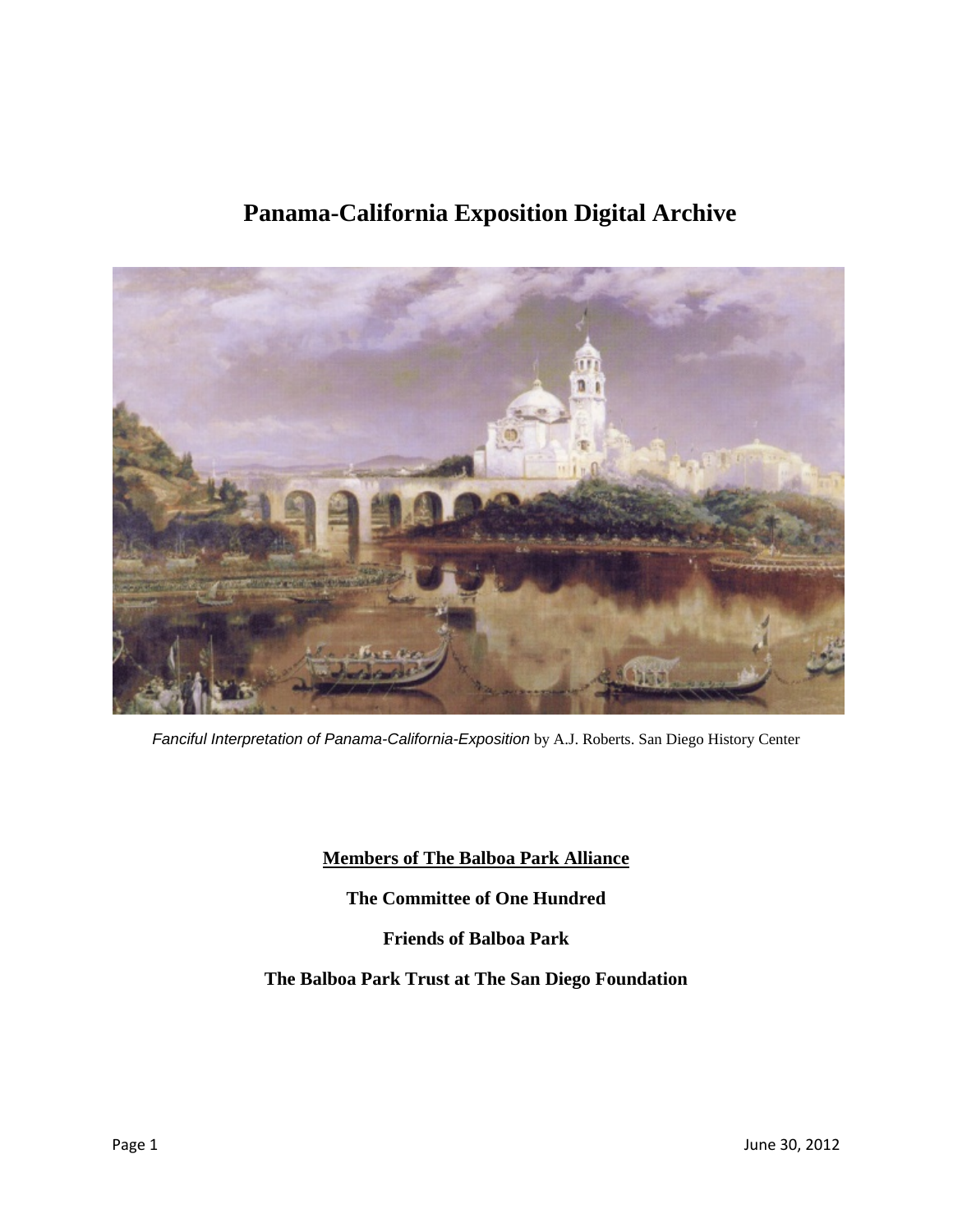## Panama-California Exposition Digital Archive

Proposal: To create a permanent, on-line Digital Archive of documents, images, audio, and video related to San Diego's 1915-1916 Panama-California Exposition.

The Digital Archive will make original material readily accessible on-line to researchers and to the general public. It will include digital surrogates of documents which may be fragile or damaged and those which are difficult to access or unknown even to scholars. The website will be searchable, expandable, and encourage the submission of additional material by individuals and institutions. One-of-a-kind items, which might otherwise be lost altogether, will be preserved in digital format for posterity. The Digital Archive will become an important legacy of the 2015 Centennial celebration and continue to grow long after 2015, adding material from institutions as well as from individual collections, family photos, and scrapbooks.

Collaboration: The City of San Diego, San Diego Public Library, San Diego History Center, San Diego Museum of Man, San Diego Museum of Art Library, The Committee of One Hundred, and Special Collections libraries at UCSD and SDSU and other institutions have agreed in principle to contribute material to the Digital Archive.

Design: The Digital Archive will retain no physical objects. Most items would be scanned or photographed on-site at the owner's location and under the owner's supervision. Institutions providing access to scanned or photographed items would receive copies of the highest quality digital documents and images created. The website will include a link to the institution providing each item, along with the institution's name, collection information, identifying file numbers and other details.

Sustainability: The Committee of One Hundred is committed to expanding and maintaining the website and database for the Panama-California Exposition Digital Archive.

Management and Staffing: The project will be supervised by The Committee of One Hundred. A fulltime project archivist will work with institutional archivists and librarians, develop finding aids, and supervise writing of narrative descriptions of historic material. The project archivist will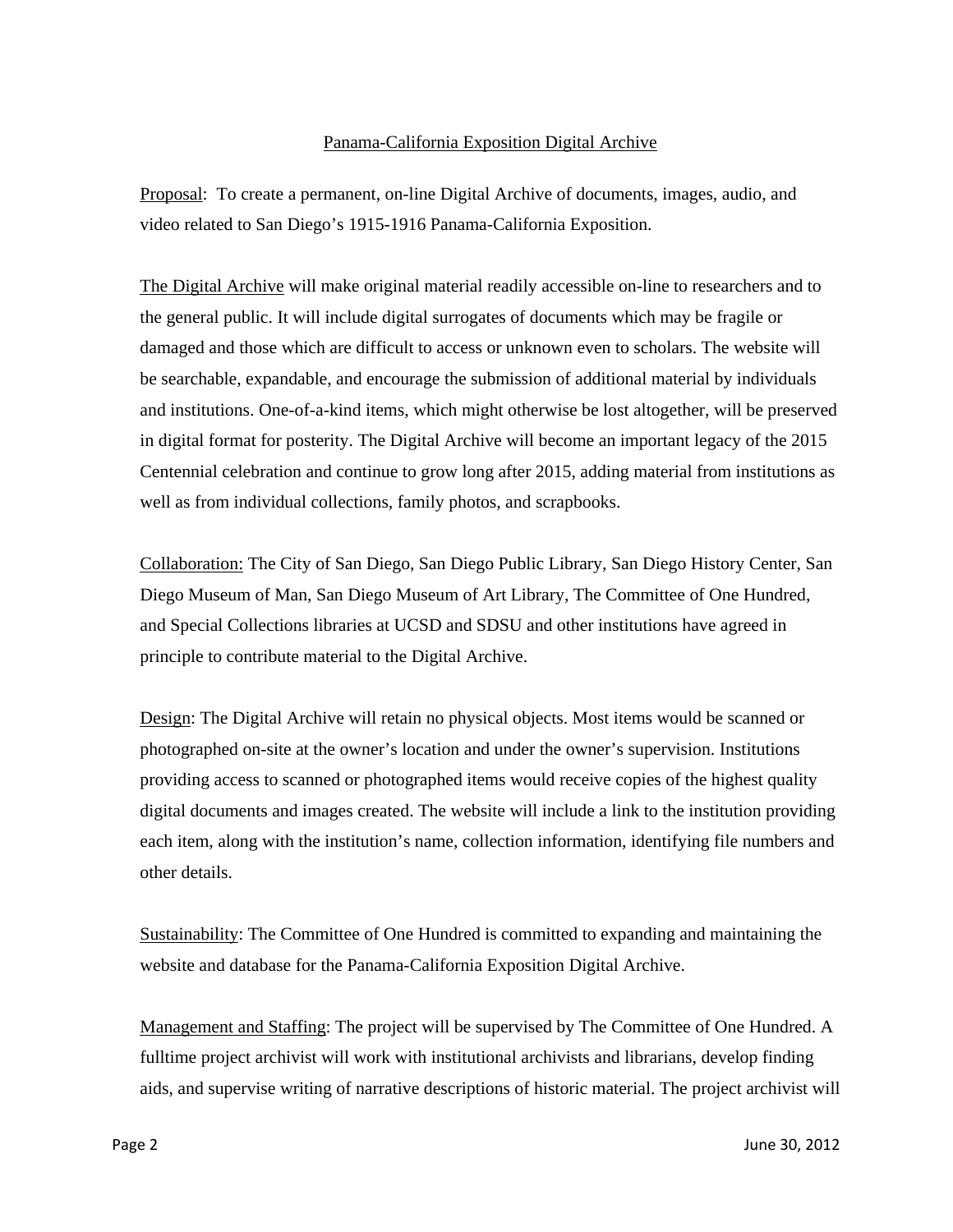interact with the Encoded Archival Description (EAD) consultant to assure that on‐line searches and displays meet the requirements of traditional libraries and fulfill the needs of researchers and the general public. Graduate student interns will identify and access material on‐site in libraries and museums. They will complete data forms, write narrative descriptions and enter that information into the database for inclusion in electronic finding aids, which will be part of the website. They will assist librarians and archivists in the institutions with pulling and filing material and with scanning and photography.

Website: The Digital Archive website will go on-line early in 2014. It will contribute to public understanding of the 1915 Exposition, generate public interest and enhance marketing of the 2015 Centennial Celebration.

### Primary and Secondary Source Documents:

Primary sources for researchers might include material such as architectural drawings, maps, artifacts, photographs, correspondence, telegrams, diaries, reports, minutes, business and financial records, creative works of art, audio and video recordings. Contemporaneous secondary sources would include articles from newspapers, periodicals, and scholarly journals. Material included in the Digital Archive should date from the time of the planning of the Panama-California Exposition through the completion of the 1915-1916 Exposition and approximately through the end of 1918, when the Exposition was assessed in retrospect in reports, books and periodicals. Secondary sources originating after 1918, such as theses and dissertations, books, and articles about the Exposition will not be included in the initial phase of the Digital Archive project.

The following pages provide examples of primary and contemporaneous secondary source material to be included in the Digital Archive. There is certainly much more that will be identified as the project progresses. There are an estimated 5,000 and 20,000 primary and secondary source documents appropriate for inclusion in the 2015 Digital Archive. The project will concentrate on material which is difficult to access, considered to be at risk, or for which there are no finding aids.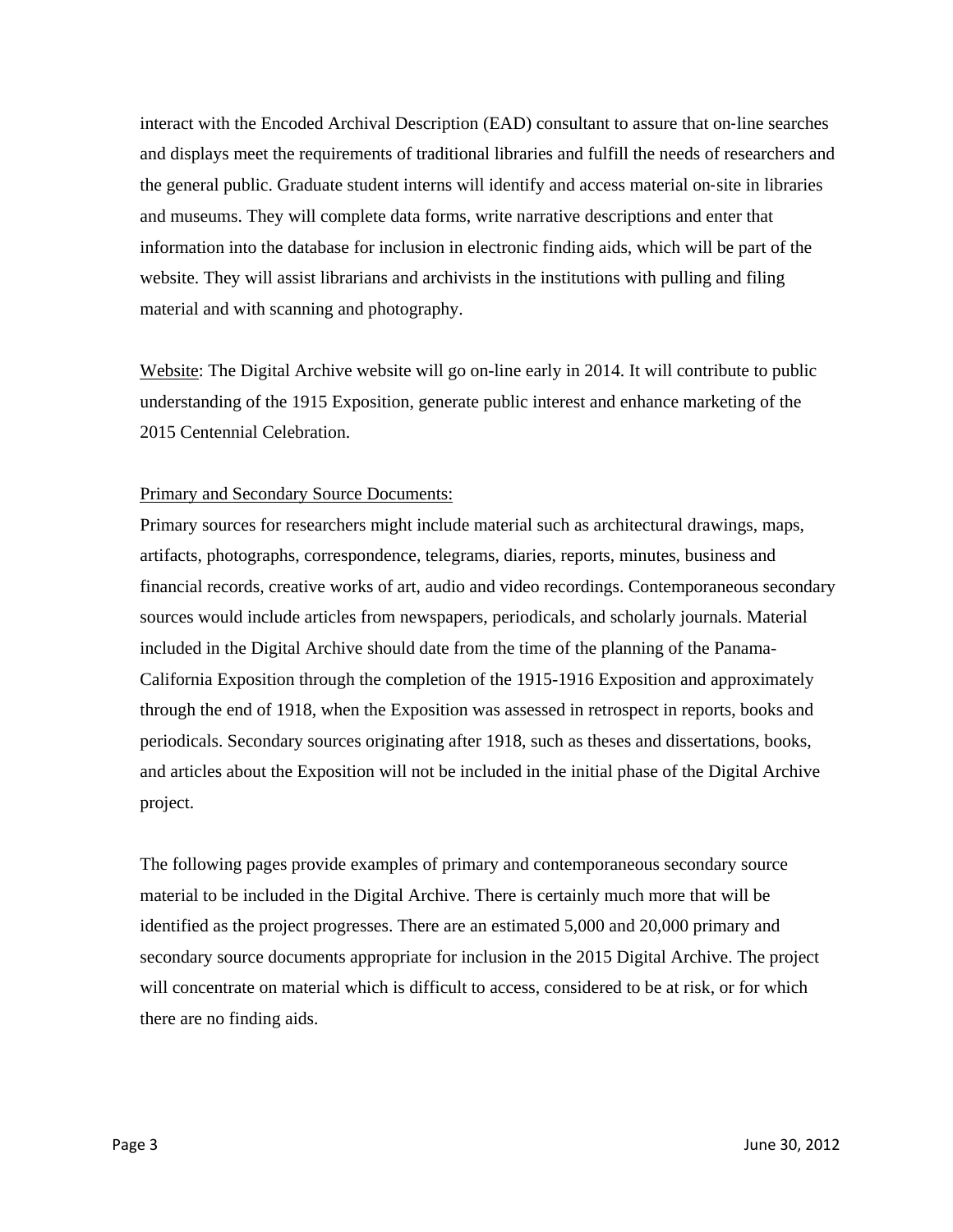#### Official documents of and about the Panama-California Exposition:

Articles of Incorporation for the Panama-California Exposition Company (1909) Articles of Incorporation for the Panama- California International Exposition (1915) Minutes of the Panama-California Exposition Executive Committee (1909-1919) Minutes of the Women's Board of the Panama-California Exposition (1914) Minutes for the San Diego Museum Association (1915-1916) Minutes of the San Diego Chamber of Commerce (1909-1915) Minutes of the San Diego City Council (1909-1915) Architectural drawings for construction of Panama-California Exposition buildings Maps of the Panama-California Exposition layout, exhibits, plantings, grounds State of California and United States congressional documents Case histories and reports of the Travelers Aid Society of San Diego (1915-1916)

### Items displayed and exhibits at the Panama-California Exposition:

Paintings exhibited in the Fine Arts Building by modern artists of the "Ash Can School" Exhibits on display by commercial exhibitors, counties, states Items displayed in the California State Building [at Museum of Man]: *Discovery and Conquest of America*, a frieze in four panels by Sally James Farnham *Scenes from Maya Life*, a frieze in several low-relief panels by Jean Beman (Cook) Smith. Physical anthropology collections, including mummified remains, trephined skulls from Peru Several large impressionistic paintings by Gerald Cassidy; Model of the Palace at Uxmal Maya cities paintings by Carlos Vierra (Copan, Quirigua, Tikal, Palenque, Chichen Itza, Uxmal) Mayan casts / molds of monuments from Quirigua, Guatemala Collection of busts of different races sculpted by Frank Mischa

### Publications about the Panama-California Exposition:

### Books:

*The Architecture and the Gardens of the San Diego Exposition* (1916, Goodhue/Stein/Winslow) *The San Diego Garden Fair* (1916, Neuhaus) *Exposition Memories and San Diego Writers* (1917, James) *Army and Navy Review 1915 Panama-California Edition* (1916, Aronson) *California Garden* magazine articles relating to the Exposition (1909-1917) Contemporaneous newspaper and periodical articles: Richard Amero Collection of newspaper and magazine articles (1909-1917) G. Aubrey Davidson Collection of newspaper clippings (1910-1917)

### Ephemera from private individual collections and institutions

Scrapbooks, personal photographs Stereoviews and postcards printed or dated between 1911-1917 Guidebooks, brochures, posters, souvenirs, passes, tickets, exhibit catalogs, programs Commemorative medals, coins, badges, awards, pins